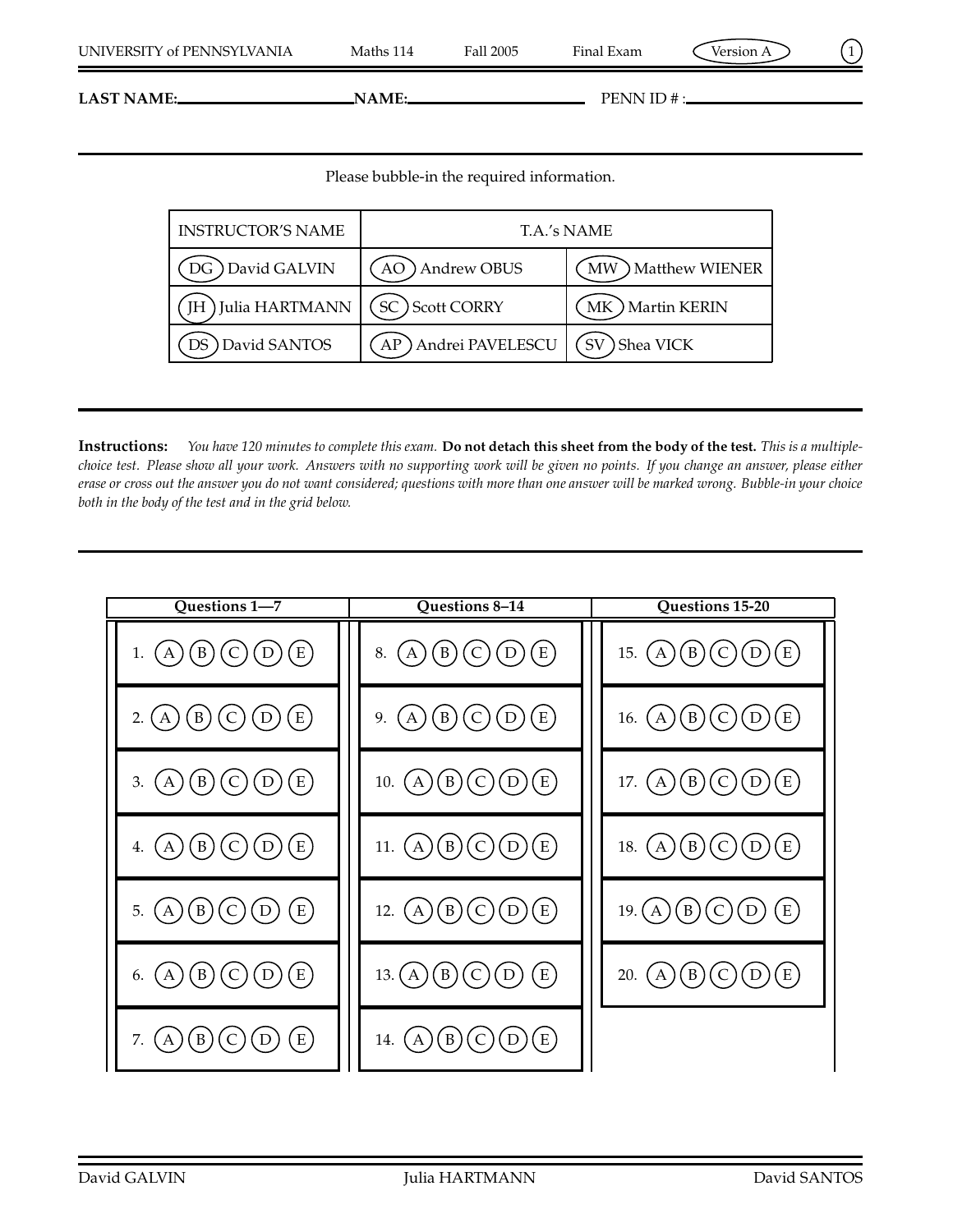1. Let  $\mathscr C$  be the curve in  $\mathbb R^3$  defined by

$$
x = \frac{t^2}{2}
$$
,  $y = \frac{4}{3}t^{3/2}$ ,  $z = 2t$ ,  $t \in [0; +\infty)$ .

Calculate the distance along  $\mathscr C$  from  $(0,0,0)$  to  $\left(\frac{1}{2}\right)$  $\frac{1}{2}, \frac{4}{3}$  $\frac{4}{3}, 2$ .

(A) 
$$
\frac{\sqrt{217}}{6}
$$
 (B)  $\frac{5}{2}$  (C)  $\frac{3}{2}$  (D)  $\frac{\sqrt{2}}{2}$  (E)  $2\sqrt{3} - \frac{4}{3}\sqrt{2}$ 

2. The two curves

and

$$
C_1: x = t, y = t^2, z = t^4
$$

$$
C_2: x = (1+t)^2 - 3
$$
,  $y = (1-t)^2 + 1$ ,  $z = 2-t$ 

intersect at  $t = 1$ . Find the angle between the tangent line to  $C_1$  and the tangent line to  $C_2$  at this point.

(A) 0   
 (B) 
$$
\frac{2\pi}{3}
$$
   
 (C)  $\frac{\pi}{2}$    
 (D)  $\cos^{-1}\left(\frac{8}{\sqrt{357}}\right)$    
 (E)  $\sin^{-1}\left(\frac{8}{\sqrt{357}}\right)$ 

3. Find the area inside  $r = 3 + \cos 8\theta$ , which appears in the figure below.



$$
\textcircled{A} \frac{\pi}{6} \qquad \textcircled{B} \frac{\pi}{2} \qquad \textcircled{C} \frac{19}{4} \pi \qquad \textcircled{D} \frac{19}{2} \pi \qquad \textcircled{E} \pi
$$

4. Find the slope of the polar curve  $r = \sin(5\theta)$  at the point specified by  $\theta = \frac{\pi}{2}$  $\frac{1}{2}$ .

(A) 
$$
\frac{1}{2}
$$
 (B) 0 (C) 1 (D) -1 (E)  $-\frac{\sqrt{2}}{2}$ 

5. If  $\overrightarrow{b} - \overrightarrow{a}$  and  $\overrightarrow{c} - \overrightarrow{a}$  are parallel and it is known that  $\overrightarrow{c} \times \overrightarrow{a} = \overrightarrow{i} - \overrightarrow{j}$  and  $\overrightarrow{a} \times \overrightarrow{b} = \overrightarrow{j} + \overrightarrow{k}$ , find  $\overrightarrow{b} \times \overrightarrow{c}$ .  $\overrightarrow{A}$   $\overrightarrow{j}$  +  $\overrightarrow{k}$   $\overrightarrow{B}$   $\overrightarrow{A}$   $\overrightarrow{C}$   $\overrightarrow{i}$   $\overrightarrow{j}$   $\overrightarrow{E}$   $\overrightarrow{C}$   $\overrightarrow{j}$   $\overrightarrow{k}$   $\overrightarrow{E}$   $\overrightarrow{C}$   $\overrightarrow{j}$   $\overrightarrow{k}$ 

6. The point on the plane  $x + 2y + 3z = 7$  that is closest to the origin is

$$
\textcircled{A}\left(1,2,\frac{2}{3}\right) \qquad \textcircled{B}\left(\frac{1}{2},1,\frac{3}{2}\right) \qquad \textcircled{C}\left(1,3,0\right) \qquad \textcircled{D}\left(\frac{1}{2},2,\frac{2}{3}\right) \qquad \textcircled{E}\left(\frac{7}{6},\frac{7}{3},\frac{7}{2}\right)
$$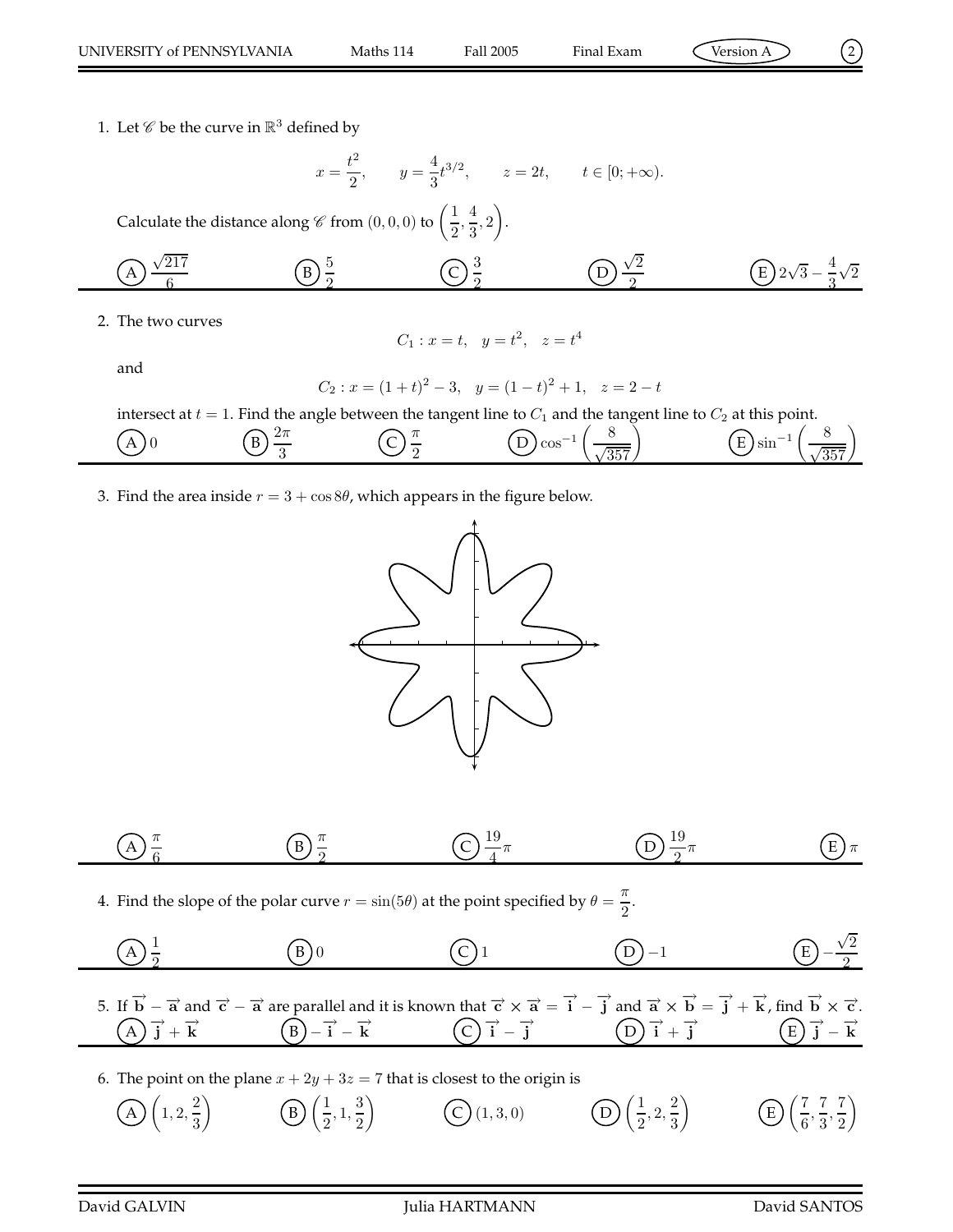$$
\bigcirc
$$

7. Find the curvature  $\kappa$  and the torsion  $\tau$  of the parameterized curve

$$
x(t) = \cos(t) + t \sin(t)
$$
,  $y(t) = \sin(t) - t \cos(t)$ ,  $z(t) = 0$ .

Then compute their difference.

$$
\begin{aligned}\n\text{(A)} \ \kappa - \tau &= t^2 - t \\
\text{(B)} \ \kappa - \tau &= \frac{1}{|t|} \\
\text{(C)} \ \kappa - \tau &= (\sin(t))^2 - \cos(t) \\
\text{(D)} \ \kappa - \tau &= (\cos(t))^2 - (1 - t) \\
\text{(E)} \ \kappa - \tau &= (\sin(t))^2 - (1 - t)\n\end{aligned}
$$

8. I throw a ball into the air with initial speed  $10\sqrt{2}$  meters per second at angle 45 degrees from the horizontal. The ball is two meters off the ground when I let go of it. How far away from me does it land? Give your answer to the nearest meter. (Assume that the gravitational force is 10 meters per second per second.)

| meters<br>$\lambda$<br>. . | meters | meters<br>⊥∙ | ഹ<br>meters<br>∠∪<br>◡ | $\Gamma$<br>$\Omega$<br>meters<br>E<br>∸ |
|----------------------------|--------|--------------|------------------------|------------------------------------------|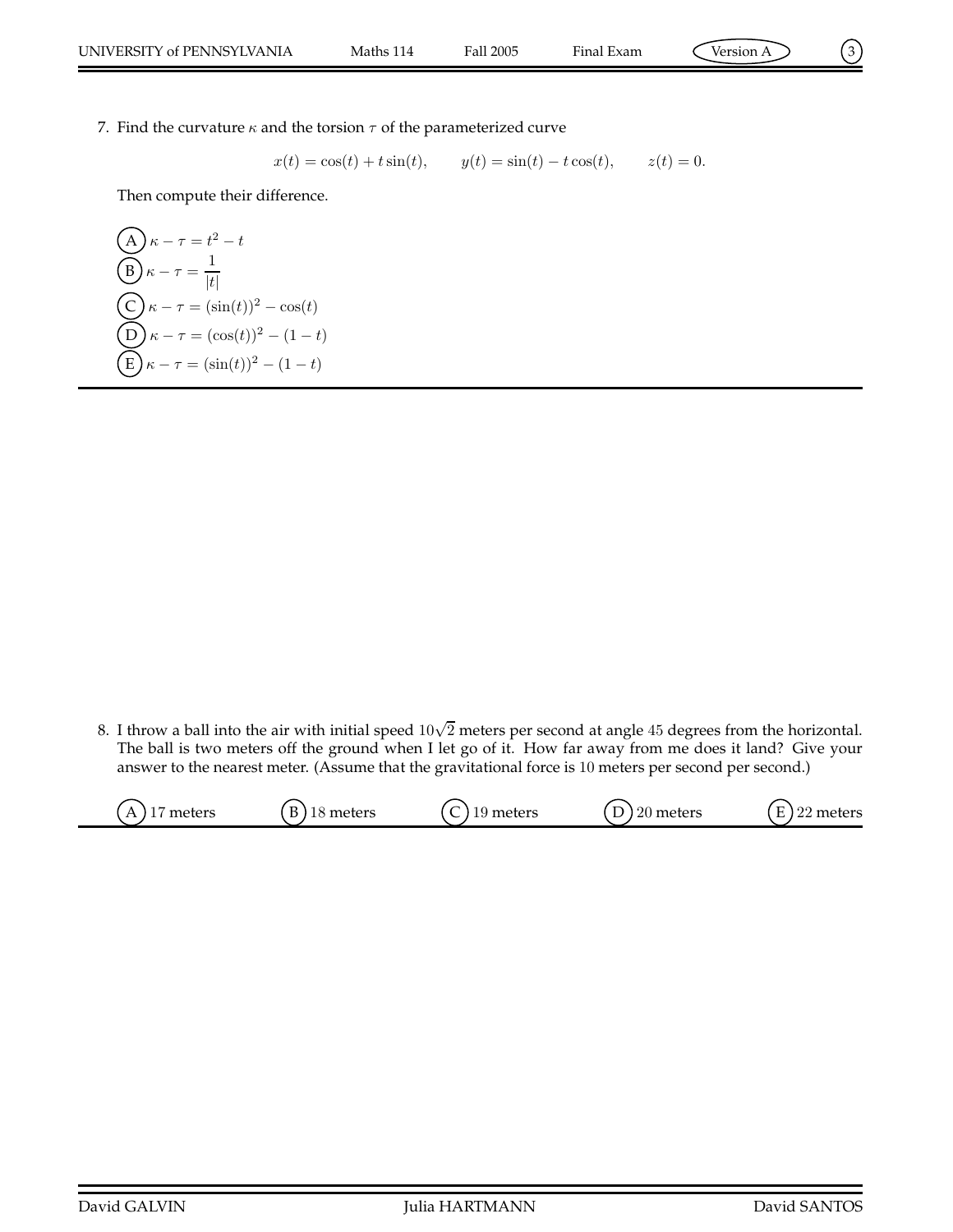9. Consider the following four functions

$$
a(x, y) = x2 - y
$$
,  $b(x, y) = x - y2$ ,  $c(x, y) = 8x2 + y2$ ,  $d(x, y) = x2 + 8y2$ ,

and the four contour plots below. Which of the following matches is correct?



 $(A)$   $(a, II)$ ,  $(b, I)$ ,  $(c, III)$ ,  $(d, IV)$  $(B)(a, I), (b, III), (c, II), (d, IV)$  $(C)$   $(a, \text{III})$ ,  $(b, \text{I})$ ,  $(c, \text{IV})$ ,  $(d, \text{II})$  $\left(D\right)$  (a, II), (b, I), (c, IV), (d, III)  $\left( E\right) (a, I), (b, II), (c, III), (d, IV)$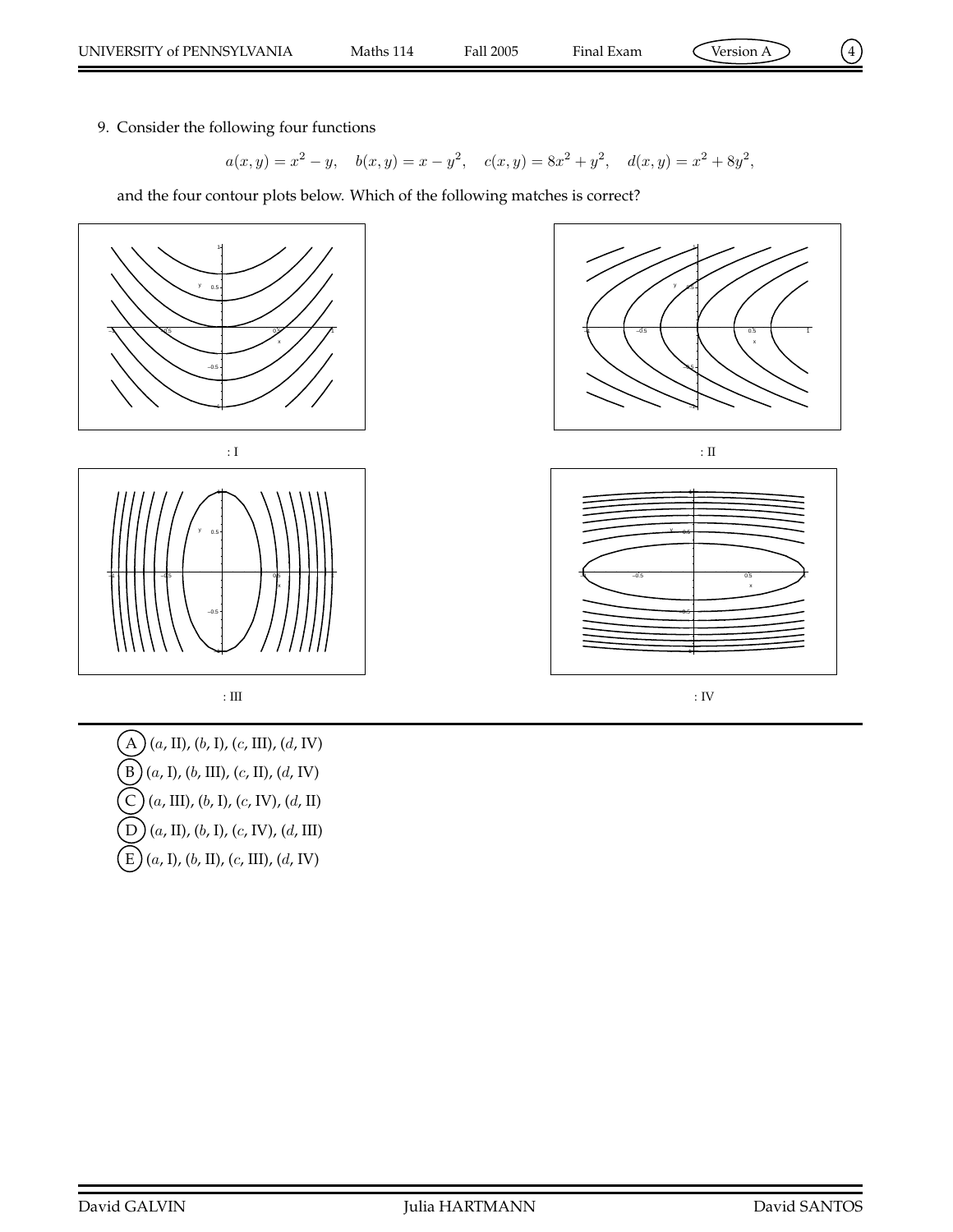$$
\mathcal{L}^{\text{max}}_{\text{max}}
$$

10. The linearization of the function

$$
f(x,y) = x^2 + bxy - y^2
$$

 $L(x, y) = 4x - 3y + 1.$ 

at the point 
$$
(1, 2)
$$
 is

Find b.

 $b=1$  $b = 2$  $b = 3$ D  $b$  is none of 1, 2 or 3  $E(b)$  cannot be determined from the information given

11. Find the point on the surface  $2x^2 + xy + y^2 + 4x + 8y - z + 14 = 0$  for which the tangent plane is  $4x + y - z = 0$ .

$$
(A) (1, -4, 0) \qquad (B) (1, -3, 2) \qquad (C) (0, -4, -2) \qquad (D) (0, -3, -1) \qquad (E) (1, 2, 6)
$$

12. Let  $f(x, y) = x^3 + 4xy - 2y^2 + 1$ . Which of the following is true?  $\widehat{A}\bigl) f$  has a saddle point at  $(0,0)$  and a local minimum at  $\Bigl( -1 \Bigr)$ 4  $\frac{4}{3}, -\frac{4}{3}$ 3 .  $\widehat{\mathrm{B}}$   $f$  has a saddle point at  $(0,0)$  and a local maximum at  $\Big(-1\Big)^2$ 4  $\frac{4}{3}, -\frac{4}{3}$ 3 .  $\bigodot f$  has a saddle points at  $(0,0)$  and at  $\Big(-1\Big)$ 4  $\frac{4}{3}, -\frac{4}{3}$ 3 .  $\overline{\mathrm{D}}$   $f$  has a local minimum  $(0,0)$  and a local maximum at  $\Big(-\Big)$ 4  $\frac{4}{3}, -\frac{4}{3}$ 3 .  $\widehat{\mathrm{E}}$   $f$  has a local maximum  $(0,0)$  and a local minimum at  $\Big(-1\Big)$ 4  $\frac{4}{3}, -\frac{4}{3}$ 3 .



14. Evaluate the following integral. (*Hint: Combine the sum into a single expression.*)

$$
\int_0^2 \int_0^x \frac{dydx}{\sqrt{x^2 + y^2}} + \int_2^{2\sqrt{2}} \int_0^{\sqrt{8-x^2}} \frac{dydx}{\sqrt{x^2 + y^2}}.
$$
\n
$$
(A) \sqrt{2} \pi
$$
\n
$$
(B) \frac{\sqrt{2} \pi}{2}
$$
\n
$$
(C) \frac{\sqrt{2} \pi}{3}
$$
\n
$$
(D) \frac{4\pi\sqrt{2}}{3}
$$
\n
$$
(E) 2\sqrt{2} \pi
$$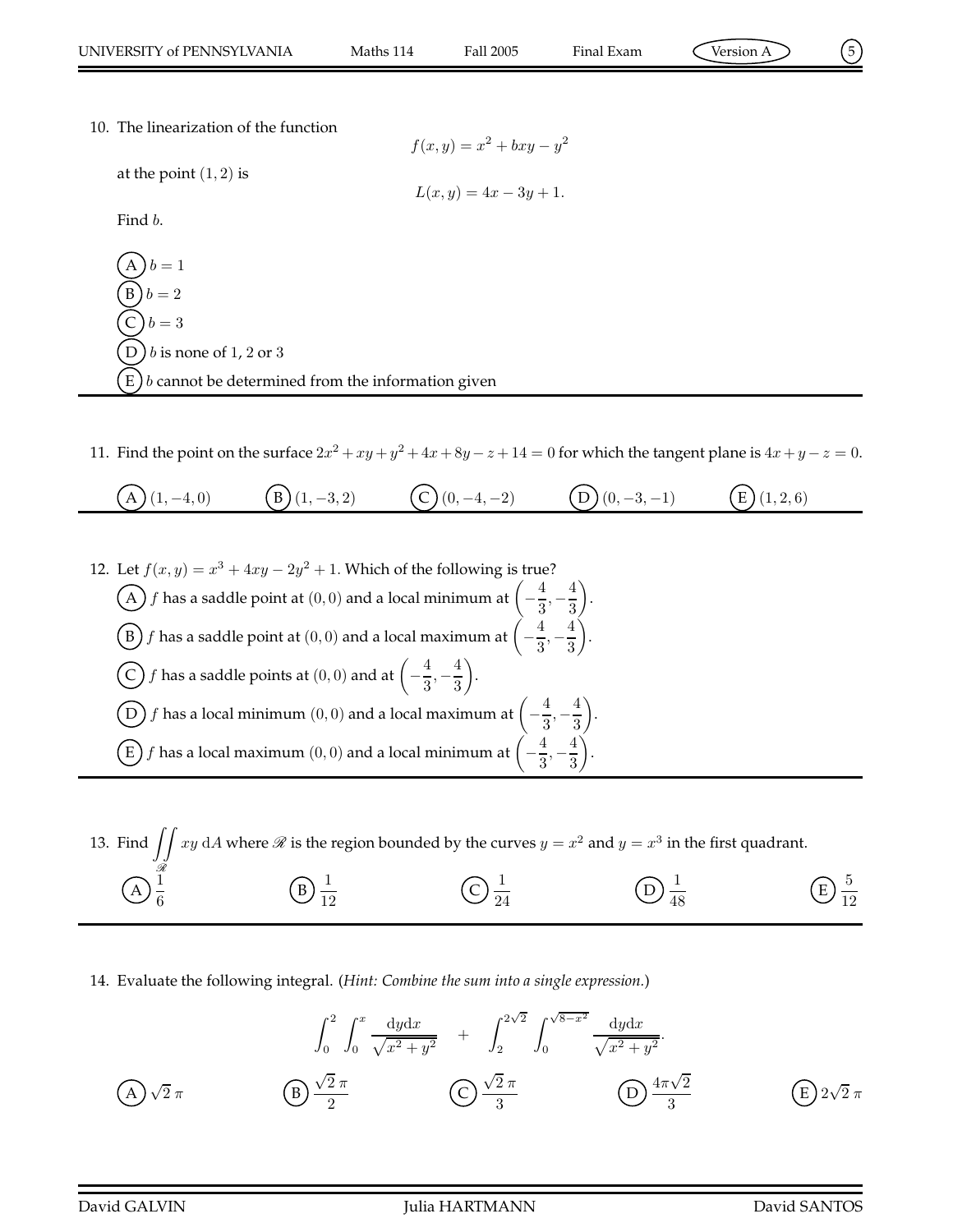• 
$$
\int_0^1 \int_0^{1-y} \int_0^{1-z} f(x, y, z) dxdzdy
$$
  
\n•  $\int_0^1 \int_0^{1-z} \int_0^{1-z} f(x, y, z) dxdzdx$   
\n•  $\int_0^1 \int_0^z \int_0^{1-z} f(x, y, z) dxdydz + \int_0^1 \int_z^1 \int_0^y f(x, y, z) dxdydz.$   
\n•  $\int_0^1 \int_0^x \int_0^{1-x} f(x, y, z) dzdydx + \int_0^1 \int_x^1 \int_0^{1-y} f(x, y, z) dzdydx.$   
\nA) All four do

B) Exactly three of them do  $(C)$  Exactly two of them do D) Just one of them does E ) None of them does

16. If  $i = \sqrt{-1}$ , find the roots of the equation

$$
\begin{array}{ll}\n\text{(A)} & -\frac{\sqrt{3}}{2} - i\frac{1}{2}, & -\frac{\sqrt{3}}{2} + i\frac{1}{2}, & i \\
\text{(B)} & -\frac{\sqrt{3}}{2} + i\frac{1}{2}, & \frac{\sqrt{3}}{2} + i\frac{1}{2}, & -i \\
\text{(C)} & -\frac{1}{2} + i\frac{\sqrt{3}}{2}, & \frac{1}{2} + i\frac{\sqrt{3}}{2}, & -i \\
\text{(D)} & -\frac{1}{2} - i\frac{\sqrt{3}}{2}, & -\frac{1}{2} + i\frac{\sqrt{3}}{2}, & -i \\
\text{(E)} & -\frac{1}{2} - i\frac{\sqrt{3}}{2}, & -\frac{1}{2} + i\frac{\sqrt{3}}{2}, & -\frac{\sqrt{3}}{2} + i\frac{1}{2}\n\end{array}
$$

17. Let  $f$  be a continuously differentiable function such that

$$
f'(x) + f(x) = x;
$$
  $f(2) = 2.$ 

 $z^3=i.$ 

Find  $f(1)$ .

$$
(A) f(1) = 1 \t (B) f(1) = -1 \t (C) f(1) = e \t (D) f(1) = 2e \t (E) f(1) = e^{-1}
$$

18. The function  $y$  satisfies the differential equation

$$
\frac{\mathrm{d}^2 y}{\mathrm{d}x^2} - 6\frac{\mathrm{d}y}{\mathrm{d}x} + 9y = 0.
$$

It passes through the origin with a slope of 1. What is the slope at  $x = -1/3$ ?

A  $)$  3  $(B)$  7  $(C)$  0  $(D)$   $(E)$   $\pi$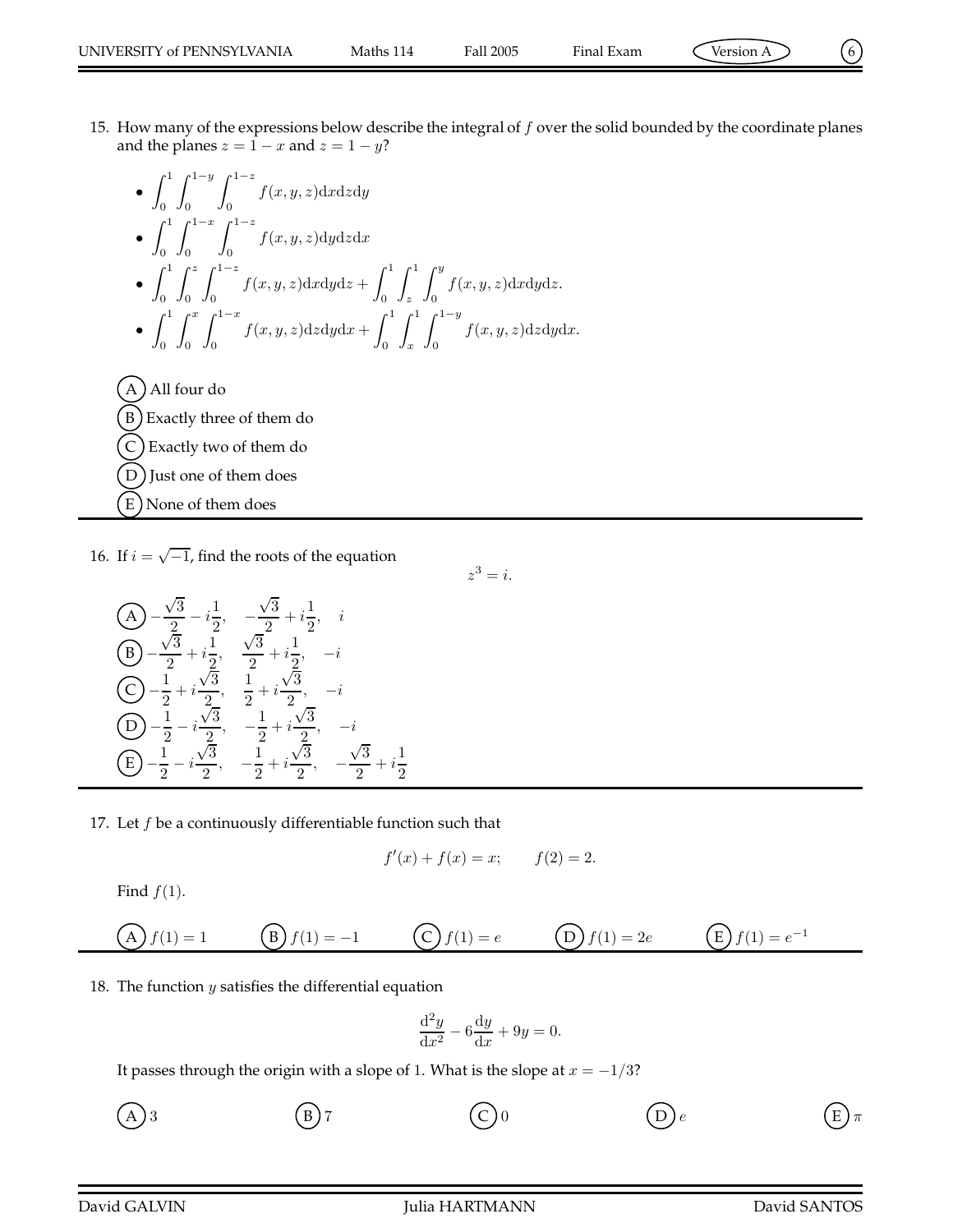$$
\mathcal{L} = \mathcal{L}
$$

19. Find all the continuous functions  $f$  defined for all  $x \geq 0$  and satisfying

$$
2xf(x) = 3\int_0^x f(t)dt
$$

for all  $x \geq 0$ .

$$
(A) f(x) = Cx \t (B) f(x) = Cx^2 \t (C) f(x) = Cx^{1/3} \t (D) f(x) = Cx^{1/2} \t (E) f(x) = Cx^{1/4}
$$

## 20. Consider differential equations  $a, b, c, d$  given by

$$
a: \frac{dy}{dx} = y
$$
,  $b: \frac{dy}{dx} = x$ ,  $c: \frac{dy}{dx} = 1$ ,  $d: \frac{dy}{dx} = xy$ ,

and the slope fields below. Which of the following matches is correct?



 $(A)$   $(a, \text{II})$ ,  $(b, \text{I})$ ,  $(c, \text{III})$ ,  $(d, \text{IV})$  $(B)$  (a, I), (b, III), (c, II), (d, IV)  $(C)$   $(a, \text{III})$ ,  $(b, \text{I})$ ,  $(c, \text{IV})$ ,  $(d, \text{II})$  $\left(D\right)$  (a, II), (b, I), (c, IV), (d, III)  $\left( \text{E} \right) (a, \text{II}), (b, \text{I}), (c, \text{III}), (d, \text{IV})$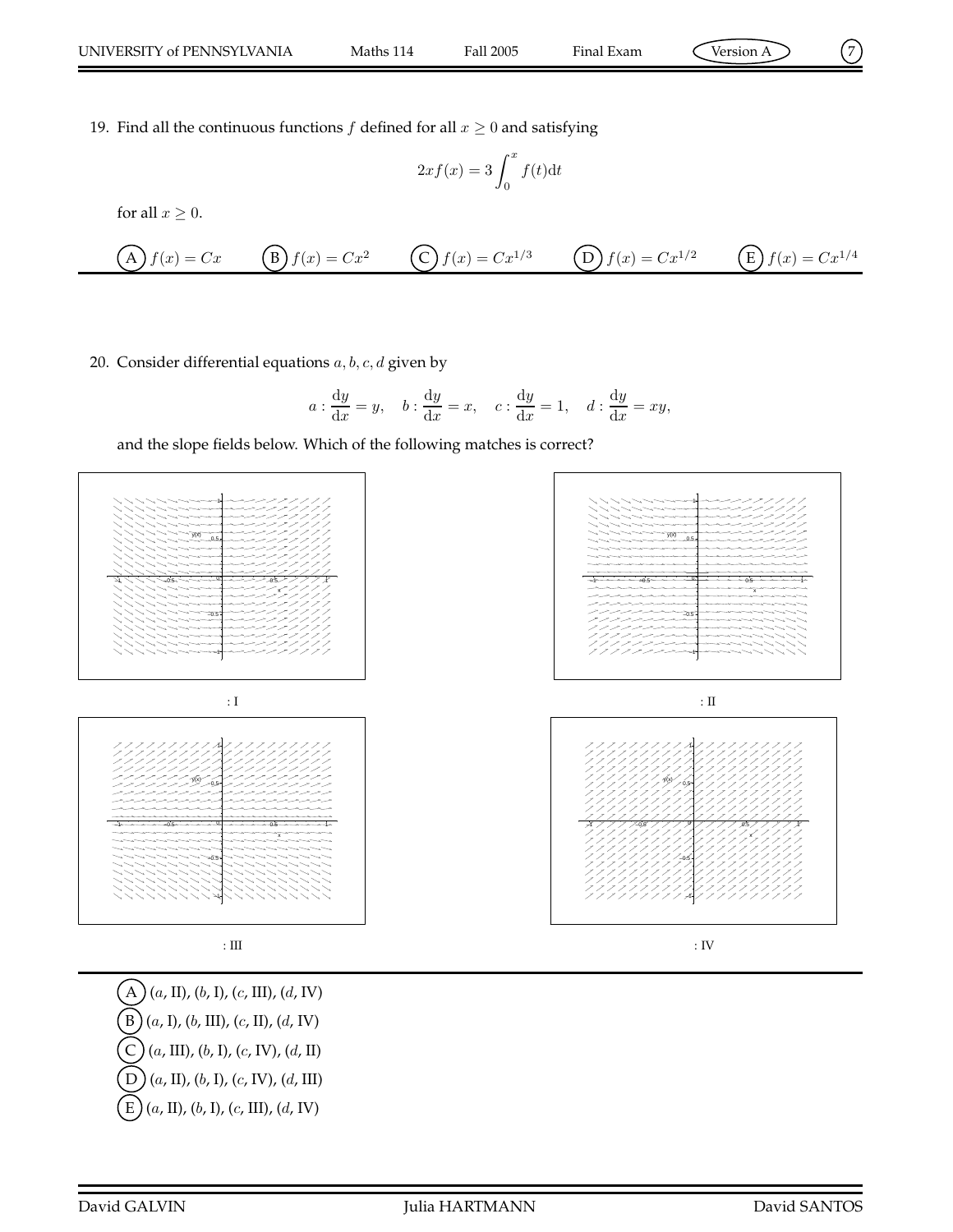1.  $(B)$  One has

$$
\sqrt{(dx)^2 + (dy)^2 + (dz)^2} = \sqrt{t^2 + 4t + 4} dt = (t + 2)dt,
$$

whence the required length is

$$
\int_0^1 (t+2) \mathrm{d}t = \frac{5}{2}.
$$

**Remark:** Straightforward.

2. (C) The tangent vector to 
$$
C_1
$$
 is  $\begin{bmatrix} 1 \\ 2t \\ 4t^3 \end{bmatrix}$  and that to  $C_2$  is  $\begin{bmatrix} 2(1+t) \\ -2(1-t) \\ -1 \end{bmatrix}$ . At  $t = 1$  they are respectively  $\begin{bmatrix} 1 \\ 2 \\ 4 \end{bmatrix}$  and  $\begin{bmatrix} 4 \\ 0 \\ -1 \end{bmatrix}$ . The angle between them is

$$
\arccos\left(\frac{1 \cdot 4 + 2 \cdot 0 + 4 \cdot (-1)}{\sqrt{1^2 + 2^2 + 4^2} \cdot \sqrt{4^2 + 0^2 + (-1)^2}}\right) = \arccos 0 = \frac{\pi}{2}
$$

.

**Remark:** Straightforward.

3.  $(D)$  The required area is plainly

$$
\frac{1}{2} \int_0^{2\pi} (3 + \cos 8\theta)^2 d\theta = \frac{1}{2} \int_0^{2\pi} (9 + 6 \cos 8\theta + \cos^2 8\theta) d\theta = \frac{1}{2} \int_0^{2\pi} (9 + 6 \cos 8\theta + \frac{1}{2} + \frac{1}{2} \cos 16\theta) d\theta = \frac{1}{2} \int_0^{2\pi} (9 + \frac{1}{2}) d\theta = \frac{19\pi}{2}
$$

**Remark:** Straightforward.

4. (B) The slope at  $\theta$  is

$$
\frac{y'(\theta)}{x'(\theta)} = \frac{f'(\theta)\sin\theta + f(\theta)\cos\theta}{f'(\theta)\cos\theta - f(\theta)\sin\theta},
$$

and so the required slope is

$$
\frac{y'(\pi/2)}{x'(\pi/2)} = \frac{5(\cos 5\pi/2) \sin \pi/2 + \sin 5\pi/2 \cos \pi/2}{5(\cos 5\pi/2) \cos \pi/2 - \sin 5\pi/2 \sin \pi/2} = 0,
$$

which should also be obvious from the graph. **Remark:** Fairly easy.

5.  $(B)$  One has

$$
(\overrightarrow{b} - \overrightarrow{a}) \times (\overrightarrow{c} - \overrightarrow{a}) = \overrightarrow{0} \implies \overrightarrow{a} \times \overrightarrow{b} + \overrightarrow{b} \times \overrightarrow{c} + \overrightarrow{c} \times \overrightarrow{a} = \overrightarrow{0}
$$

This gives

$$
\overrightarrow{b}\times\overrightarrow{c}=-(\overrightarrow{a}\times\overrightarrow{b}+\overrightarrow{c}\times\overrightarrow{a})=-(\overrightarrow{j}+\overrightarrow{k}+\overrightarrow{i}-\overrightarrow{j})=-\overrightarrow{i}-\overrightarrow{k}.
$$

**Remark:** Fairly easy.

6. B The point sought lies on a line perpendicular to the plane and connecting with the origin. Since  $\sqrt{ }$  $\overline{1}$ 1 2 3 1 is

perpendicular to the plane, the point sought must satisfy  $t+4t+9t=7 \implies t=\frac{1}{2}$  $\frac{1}{2}$ , hence the point sought is  $(\frac{1}{2}, 1, \frac{3}{2})$ . **Remark:** Straightforward.

7.  $(B)$  One has

$$
\overrightarrow{\mathbf{r}}'(t) = (t \cos t) \overrightarrow{\mathbf{i}} + (t \sin t) \overrightarrow{\mathbf{j}} \implies ||\overrightarrow{\mathbf{r}}'(t)|| = |t|,
$$

.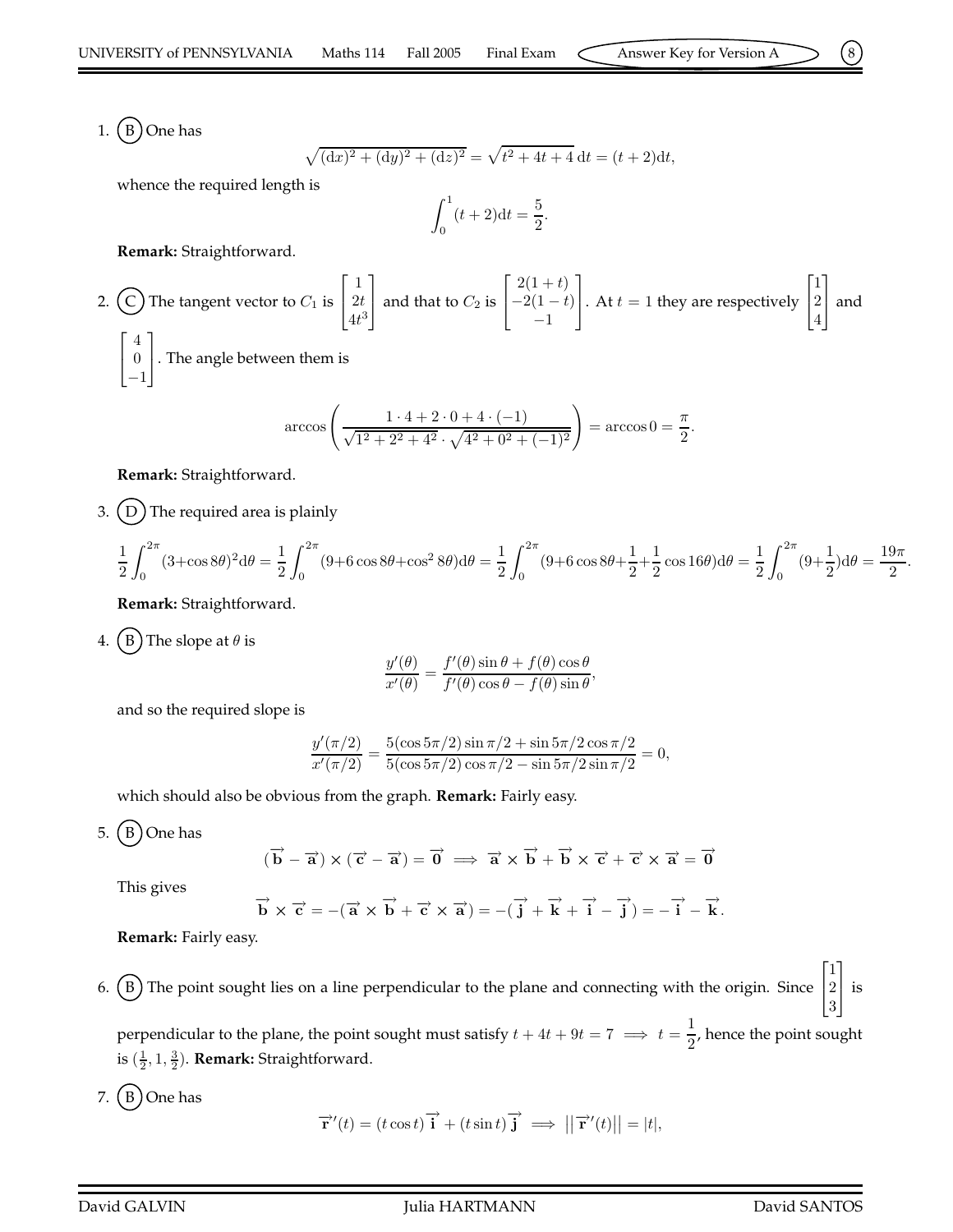$$
\overrightarrow{\mathbf{T}}(t) = \frac{\overrightarrow{\mathbf{r}}'(t)}{|t|} = \left(\frac{t}{|t|}\cos t\right)\overrightarrow{\mathbf{i}} + \left(\frac{t}{|t|}\sin t\right)\overrightarrow{\mathbf{j}} = \left(\text{signum } (t)\cos t\right)\overrightarrow{\mathbf{i}} + \left(\text{signum } (t)\sin t\right)\overrightarrow{\mathbf{j}},
$$

$$
\overrightarrow{\mathbf{T}}'(t) = \left(-\text{signum } (t)\sin t\right)\overrightarrow{\mathbf{i}} + \left(\text{signum } (t)\cos t\right)\overrightarrow{\mathbf{j}}, \implies \left|\left|\overrightarrow{\mathbf{T}}'(t)\right|\right| = 1,
$$

whence

$$
\kappa = \frac{\left\| \overrightarrow{\mathbf{T}}'(t) \right\|}{\left\| \overrightarrow{\mathbf{r}}'(t) \right\|} = \frac{1}{|t|}.
$$

Furthermore  $\tau$ 0 as the curve is embedded on a plane. **Remark:** Students will probably assume  $t > 0$  and deduce the correct expression then.

8.  $(E)$  From the projectile formulæ one gets

$$
x = x_0 + v_0(\cos \alpha)t \implies x = 10t; \qquad y = y_0 + v_0(\sin \alpha)t - \frac{gt^2}{2} \implies y = 2 + 10t - 5t^2.
$$

When the projectile lands,  $y = 0$ , whence

$$
0 = 2 + 10t - 5t^2 \implies t = 1 + \frac{\sqrt{35}}{5} \approx 2.18,
$$

upon rejecting the negative root. Thus  $x = 10(1 +$  $\sqrt{35}$  $\frac{35}{5}$ )  $\approx$  22 **Remark:** Straightforward.

9. **(E) Remark:** Too easy!!!

10. A One has  $L(x, y) = 4x - 3y + 1 = -1 + 4(x - 1) - 3(y - 2)$  and

$$
f(x,y) = x^2 + bxy - y^2 = (x - 1 + 1)^2 + b(x - 1 + 1)(y - 2 + 2) - (y - 2 + 2)^2
$$
  
= (2b - 3) + (2 + 2b)(x - 1) + (b - 4)(y - 2) + quadratic part

Equating coefficients with  $L(x, y)$  this necessitates  $2b - 3 = -1$ ,  $2b + 2 = 4$ ,  $b - 4 = -3$ . These are all met when  $b = 1$  **Remark:** Work backwards to get the right  $L$ !!!

11. (A) Put  $f(x, y, z) = 2x^2 + xy + y^2 + 4x + 8y - z + 14$ . Then  $\sqrt{ }$ 

$$
\nabla f(x, y, z) = \begin{bmatrix} 4x + y + 4 \\ x + 2y + 8 \\ -1 \end{bmatrix}.
$$

Since  $\sqrt{ }$  $\overline{1}$ 4 1 −1 1 is normal to the plane, one needs

$$
4x + y + 4 = 4; \qquad x + 2y + 8 = 1 \implies x = 1, \quad y = -4.
$$

Furthermore,  $z = 4x + y = 0$ . The point sought is  $(1, -4, 0)$ .

12. (B) We  $f(x, y) = x^3 + 4xy - 2y^2 + 1$ .. We find

$$
\nabla f(x,y) = \begin{bmatrix} 3x^2 + 4y \\ 4x - 4y \end{bmatrix}.
$$

The critical points are gotten by setting

$$
3x^2 + 4y = 0; \quad 4x - 4y = 0 \implies x(3x + 4) = 0 \implies (x, y) = (0, 0), (x, y) = \left(-\frac{4}{3}, -\frac{4}{3}\right).
$$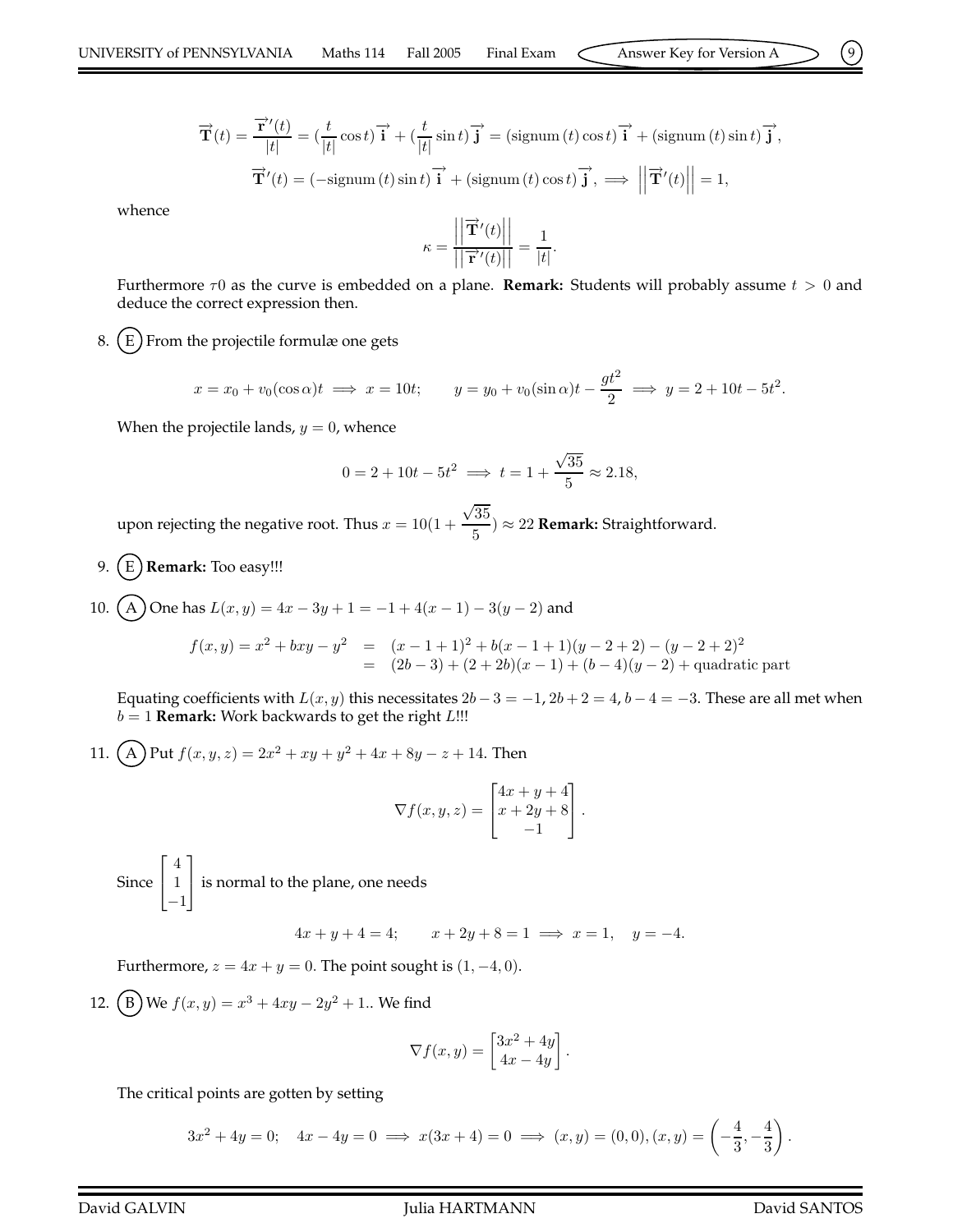We have

$$
\mathscr{H}_{f(x,y)} = \begin{bmatrix} 6x & 4 \\ 4 & -4 \end{bmatrix} \implies \det \mathscr{H}_{f(x,y)} = -24x - 16.
$$

Now,  $\det \mathscr{H}_{f(0,0)} < 0$ , whence  $(0,0)$  is a saddle point. Also,  $f_{xx}\left(-\right)$ 4  $\frac{4}{3}, -\frac{4}{3}$ 3  $\Big) < 0$  and  $\mathscr H$  $\int f$ − 4  $\overline{3}$ <sup>,-</sup> 4 3  $\lambda = 16 > 0,$ 

whence  $\Big(-\Big)^2$ 4  $\frac{4}{3}, -\frac{4}{3}$ 3 is a local maximum.

13.  $(D)$  The desired integral is plainly

$$
\int_0^1 \int_{y^{1/2}}^{y^{1/3}} xy \, dx \, dy = \frac{1}{2} \int_0^1 y(y^{2/3} - y) \, dy
$$
\n
$$
= \frac{1}{2} \left( \frac{3}{8} - \frac{1}{3} \right)
$$
\n
$$
= \frac{1}{48}.
$$

**Remark:** Straight forward.

14.  $(B)$  The region of integration is plainly

$$
\{(x,y)\in \mathbb{R}^2: 0\leq x\leq 2\sqrt{2}, \ 0\leq y\leq \sqrt{8-x^2}.\}
$$

The integral may be evaluated via polar cö-ordinates, obtaining

$$
\int_0^{\pi/4} \int_0^{2\sqrt{2}} \frac{r}{r} dr d\theta = \frac{\pi\sqrt{2}}{2}.
$$

**Remark:** Straightforward.

15.  $(B)$  The region of integration is shewn below.



**Remark:** The region consists of two tetrahedra split along the plane  $x = y$ .

16.  $(B) i = e^{i\pi/2}$ . Hence  $z^3 = e^{i\pi/2} e^{2\pi i k}$ ,  $k = 0, 1, 2$ , and

$$
z_0 = e^{i\pi/6} = \frac{\sqrt{3}}{2} + \frac{i}{2}; \qquad z_1 = e^{i\pi/6}e^{2\pi i/3} = e^{5\pi i/6} = -\frac{\sqrt{3}}{2} + \frac{i}{2}; \qquad z_2 = e^{i\pi/6}e^{4\pi i/3} = e^{3\pi i/2} = -i.
$$

**Remark:** Straight forward.

17.  $(C)$  The equation is equivalent to

$$
(f(x)e^x)' = xe^x \implies f(x)e^x = xe^x - e^x + C \implies f(x) = x - 1 + Ce^{-x}.
$$
  
Now  $f(2) = 2 \implies 2 = 2 - 1 + Ce^{-2} \implies C = e^2$ . Hence  $f(x) = x - 1 + e^{-x+2} \implies f(1) = e$ .

18. (C) We have  $y(x) = ae^{3x} + bxe^{3x}$ ,  $y(0) = 0$ , and  $y'(0) = 1$ . Hence  $0 = a$  and  $1 = b$ . This gives  $y(x) = xe^{3x}$ ,  $y'(x) = e^{3x} + 3xe^{3x}$  and  $y(-1/3) = e^{-1} - e^{-1} = 0$ . **Remark:** Straight forward.